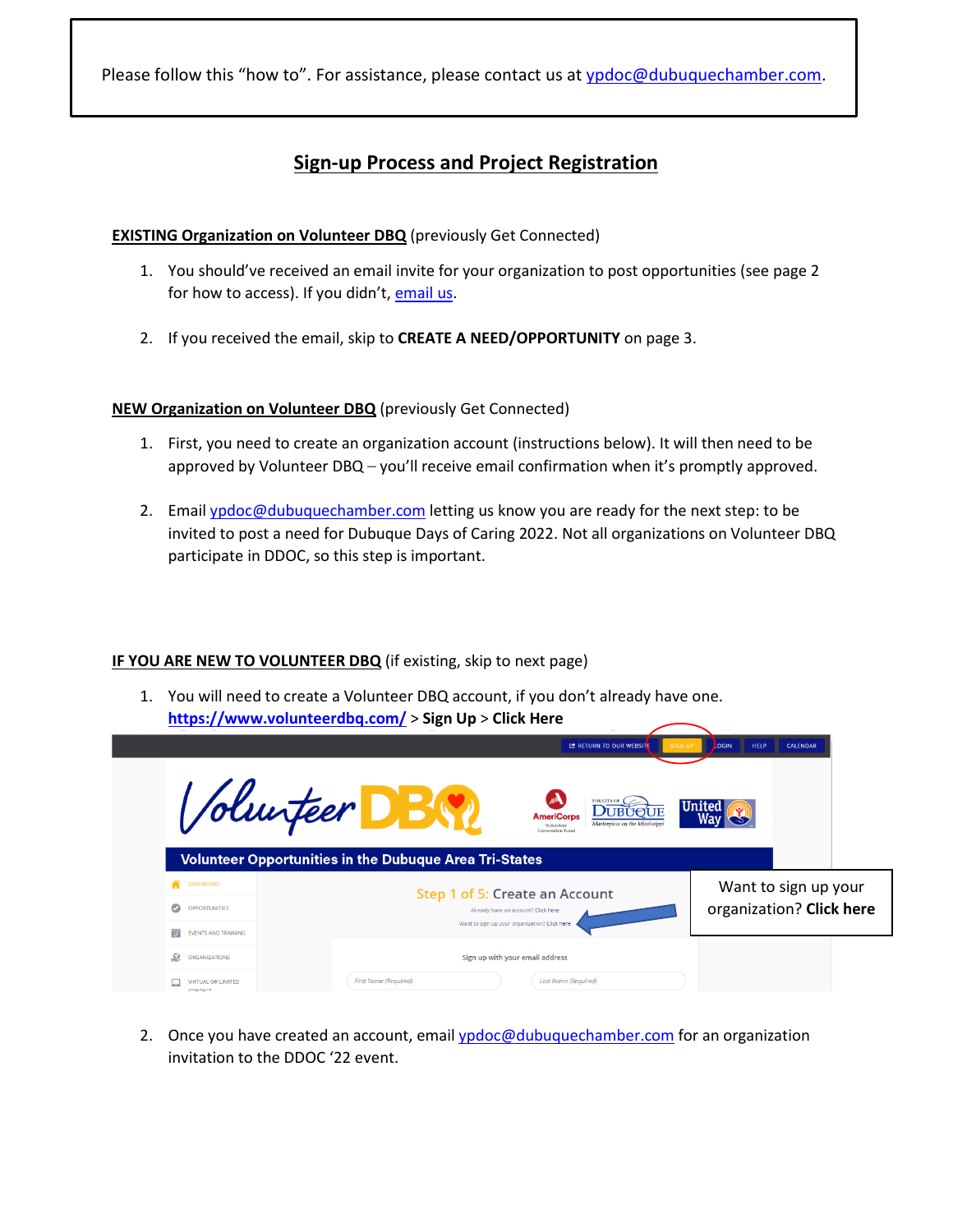#### **IF YOU ARE AN EXISTING ORGANIZATION**

If you already have an organization account, you should've received an email inviting you to the DDOC '22 event. If you didn't, [email us.](mailto:ypdoc@dubuquechamber.com?subject=Invite%20to%20DDOC%20)

The email will be in your Volunteer DBQ inbox and you will also receive an email to the person(s) you set up as the manager(s) of your organization.

#### Getting to your organization's inbox:

- Once you are logged on, select the **profile circle** and select **inbox**. Anything that comes to the inbox will also be listed within the "notification bell", next to your profile circle.
- Direct emails come from our site manager partner with United Way, Paula Paider Licht. We recommend adding to your email contacts, so emails don't accidentally go to spam.
- In the example below, the organization is "Volunteer DBQ Volunteer Center" and the 'Test Event' is used in place of DDOC '22 (the date will be April 29).

|                                                                                                                                                                                                                                                                                                                 |                                                                                                                                                                  |                                                                                                |                     | Notification bell                                                                                                                                                                                                                                                                                                                                             |                                                 |
|-----------------------------------------------------------------------------------------------------------------------------------------------------------------------------------------------------------------------------------------------------------------------------------------------------------------|------------------------------------------------------------------------------------------------------------------------------------------------------------------|------------------------------------------------------------------------------------------------|---------------------|---------------------------------------------------------------------------------------------------------------------------------------------------------------------------------------------------------------------------------------------------------------------------------------------------------------------------------------------------------------|-------------------------------------------------|
|                                                                                                                                                                                                                                                                                                                 |                                                                                                                                                                  |                                                                                                |                     | $(sB)$ .<br>$\triangleq$ (1) $+$<br><b>E</b> RETURN TO OUR WEBS                                                                                                                                                                                                                                                                                               | Profile                                         |
|                                                                                                                                                                                                                                                                                                                 |                                                                                                                                                                  |                                                                                                |                     | <b>VIEW PROFILE</b><br><b>EDIT PROFILE</b>                                                                                                                                                                                                                                                                                                                    | circle                                          |
|                                                                                                                                                                                                                                                                                                                 |                                                                                                                                                                  | Soluiteer DB<br><b>Volunteer Opportunities in the Dubuque Area Tri-States</b>                  |                     | <b>TRACK HOURS</b><br>THE CITY OF $\mathsf{C}$<br><b>Unite voluntEER SCHEDULE</b><br><b>DUBUOUE</b><br><b>AmeriCorps</b><br>Wai<br>QUALIFICATIONS<br>Masterniece on the Mississin<br>Volunteer<br>oneration Func<br><b>MY FILES</b><br><b>OPPORTUNITY RESPONSES</b><br><b>MY TEAMS</b>                                                                        |                                                 |
|                                                                                                                                                                                                                                                                                                                 | 音<br>DASHBOARD                                                                                                                                                   | <del>1</del> > Organization Manager > Edit Organization                                        |                     | <b>INBOX</b><br><b>LOGOUT</b>                                                                                                                                                                                                                                                                                                                                 |                                                 |
|                                                                                                                                                                                                                                                                                                                 | OPPORTUNITIES<br>$\bullet$                                                                                                                                       | Volunteer DBQ Volunteer Center                                                                 |                     |                                                                                                                                                                                                                                                                                                                                                               |                                                 |
|                                                                                                                                                                                                                                                                                                                 | EVENTS AND TRAINING<br>$\frac{1}{17}$                                                                                                                            |                                                                                                |                     |                                                                                                                                                                                                                                                                                                                                                               |                                                 |
|                                                                                                                                                                                                                                                                                                                 | ORGANIZATIONS                                                                                                                                                    |                                                                                                |                     | <b>VIDEO GUIDE TO</b><br>Click here to open Organization Manager's Toolbox<br>THE VOLUNTEER                                                                                                                                                                                                                                                                   |                                                 |
|                                                                                                                                                                                                                                                                                                                 |                                                                                                                                                                  |                                                                                                |                     |                                                                                                                                                                                                                                                                                                                                                               |                                                 |
|                                                                                                                                                                                                                                                                                                                 |                                                                                                                                                                  |                                                                                                |                     |                                                                                                                                                                                                                                                                                                                                                               |                                                 |
|                                                                                                                                                                                                                                                                                                                 |                                                                                                                                                                  | Advanced Event Application Email Example                                                       |                     |                                                                                                                                                                                                                                                                                                                                                               |                                                 |
|                                                                                                                                                                                                                                                                                                                 | <b>Advanced Events Application Send</b>                                                                                                                          |                                                                                                |                     |                                                                                                                                                                                                                                                                                                                                                               |                                                 |
|                                                                                                                                                                                                                                                                                                                 | Paula Paider Licht<br>Mon 1/3/2022 6:57 PM<br>To: Sarah Berna                                                                                                    |                                                                                                |                     | $\sim$<br>$\leftarrow$<br>$\leftrightarrow$                                                                                                                                                                                                                                                                                                                   |                                                 |
|                                                                                                                                                                                                                                                                                                                 | Warning! This message was sent from outside your organization and we were unable to verify the sender.                                                           |                                                                                                |                     | <b>Block sender</b>                                                                                                                                                                                                                                                                                                                                           |                                                 |
|                                                                                                                                                                                                                                                                                                                 | Hi Sarah,                                                                                                                                                        |                                                                                                |                     |                                                                                                                                                                                                                                                                                                                                                               |                                                 |
| Our Test Event will be taking place from Jan 3, 2022 to Jan 14, 2022. This email serves as your invitation for you to submit the service project(s) for Volunteer DBQ<br>Volunteer Center that you would like to include as part of this event. Each project must have its own application, which can<br>below. |                                                                                                                                                                  |                                                                                                |                     |                                                                                                                                                                                                                                                                                                                                                               |                                                 |
|                                                                                                                                                                                                                                                                                                                 |                                                                                                                                                                  | http://www.volunteerdbq.com/aem/agency/event/?doc_id=6219&key=218377799431588eebbecd94bd48b0a3 |                     | Advanced Event Application within Volunteer DBQ Example                                                                                                                                                                                                                                                                                                       |                                                 |
|                                                                                                                                                                                                                                                                                                                 | After a project is reviewed, you will be notified as to whether or not it was approved. For each app<br>community resources to fulfill your service opportunity. |                                                                                                | mpoz                | <b>CONTROL TO OUR WEBSITE</b><br>d <sup>0</sup> MANAGER<br>$\Omega$ MY ORGANIZATIONS $\sim$                                                                                                                                                                                                                                                                   | $(\mathbf{a})$<br><b>E CALENDAR</b><br>$A(1) -$ |
|                                                                                                                                                                                                                                                                                                                 | <b>Thanks!</b>                                                                                                                                                   |                                                                                                | <b>VIEW PROFILE</b> | <b>EDIT PROFILE</b><br><b>TRACK HOURS</b><br><b>VOLUNTEER SCHEDULE</b><br>MY FILES<br><b>OPPORTUNITY RESPONSES</b><br><b>MY TEAMS</b>                                                                                                                                                                                                                         | QUALIFICATIONS                                  |
|                                                                                                                                                                                                                                                                                                                 | Your friends at Volunteer DBQ                                                                                                                                    |                                                                                                | <b>INBOX</b>        |                                                                                                                                                                                                                                                                                                                                                               |                                                 |
|                                                                                                                                                                                                                                                                                                                 | If you no longer wish to receive these emails, Unsubscribe Here                                                                                                  |                                                                                                |                     | <b>Advanced Events Application Send RETURN TO INBOX</b>                                                                                                                                                                                                                                                                                                       |                                                 |
|                                                                                                                                                                                                                                                                                                                 | <b>Reply</b><br>Forward                                                                                                                                          |                                                                                                | <b>SENDER</b>       | MESSAGE                                                                                                                                                                                                                                                                                                                                                       | DATE                                            |
|                                                                                                                                                                                                                                                                                                                 |                                                                                                                                                                  |                                                                                                | GC                  | HI Sarah,<br>Our Test Event will be taking place from Jan 3, 2022 to Jan 14, 2022. This email serves as your invitation for you to submit the service<br>project(s) for Volunteer DBQ Volunteer Center that you would like to include as part of this event. Each project must have its own<br>application, which can be accessed via the link included below | lan 3, 2022                                     |
|                                                                                                                                                                                                                                                                                                                 |                                                                                                                                                                  |                                                                                                |                     | http://www.volunteerdbq.com/aem/agency/event/?doc_id=6219&key=218377799431588eebbecd94bd48b0a3                                                                                                                                                                                                                                                                |                                                 |
|                                                                                                                                                                                                                                                                                                                 |                                                                                                                                                                  |                                                                                                |                     | After a project is reviewed, you will be notified as to whether or not it was approved. For each approved project, Volunteer DBQ will then<br>work to engage community resources to fulfill your service opportunity.                                                                                                                                         |                                                 |
|                                                                                                                                                                                                                                                                                                                 |                                                                                                                                                                  |                                                                                                |                     | Thanks                                                                                                                                                                                                                                                                                                                                                        |                                                 |
|                                                                                                                                                                                                                                                                                                                 |                                                                                                                                                                  |                                                                                                |                     | Your friends at Volunteer DBQ                                                                                                                                                                                                                                                                                                                                 |                                                 |
|                                                                                                                                                                                                                                                                                                                 |                                                                                                                                                                  |                                                                                                |                     | If you no longer wish to receive these emails. Unsubscribe Hen-                                                                                                                                                                                                                                                                                               |                                                 |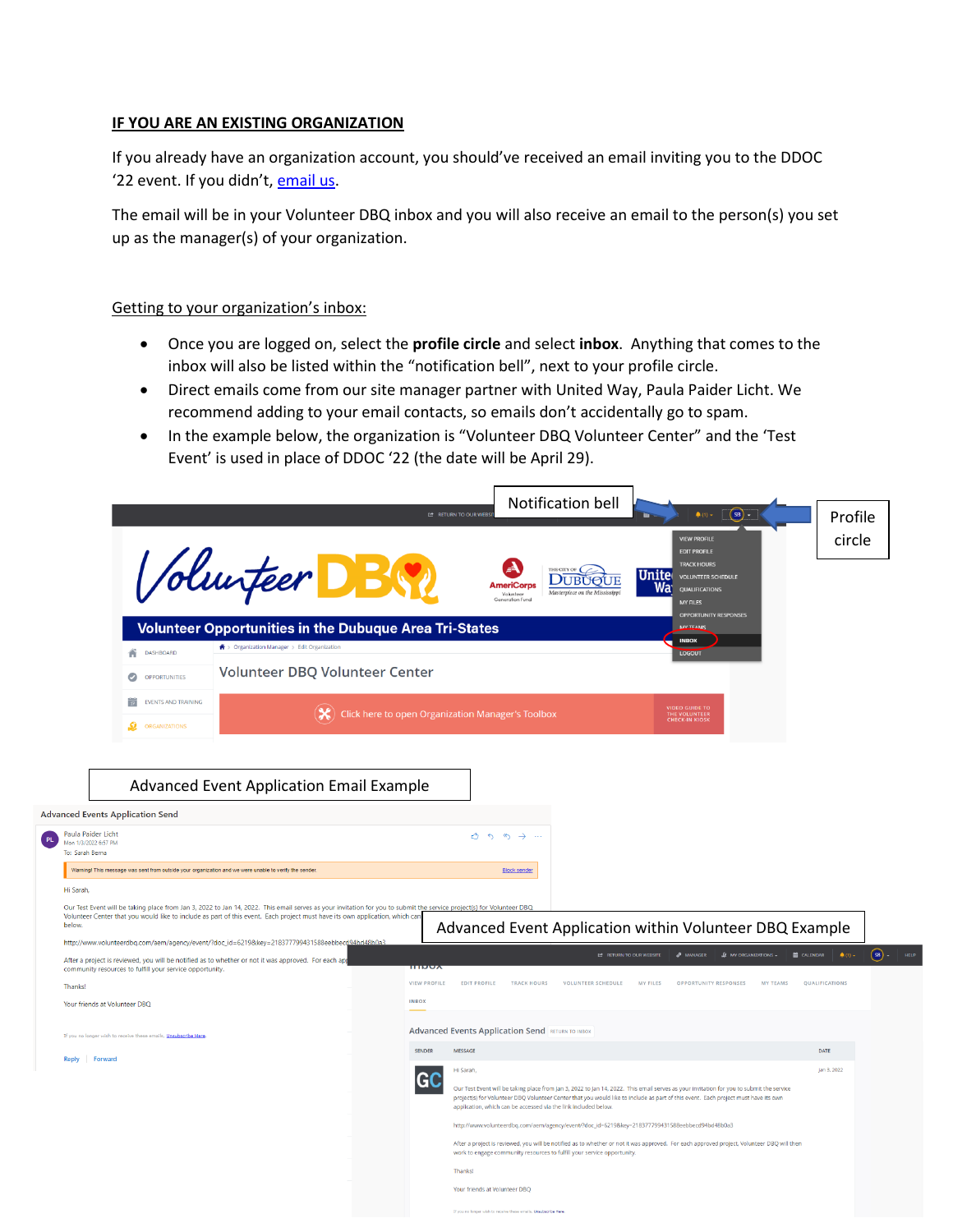## **CREATE AN OPPORTUNITY**

This is the new way of submitting wish lists/projects. The DDOC board will review and contact you if we have any questions.

You can click the link in the email to get to the form, or follow the instructions below.

|                                                              | a <sup>p</sup> MANAGER<br><b>22 MY ORGANIZATIONS -</b><br><b>ED</b> CALENDAR<br>$\clubsuit$ (1) $\triangleright$<br><b>EX RETURN TO OUR WEBSITE</b>                                                                                             | $(sB) -$<br><b>HELP</b> |
|--------------------------------------------------------------|-------------------------------------------------------------------------------------------------------------------------------------------------------------------------------------------------------------------------------------------------|-------------------------|
|                                                              | <b>Volunteer Opportunities in the Dubuque Area Tri-States</b>                                                                                                                                                                                   |                         |
| <b>DASHBOARD</b>                                             | $\bigstar$ > Organization Manager > Advanced Events > Test Event                                                                                                                                                                                |                         |
| <b>OPPORTUNITIES</b>                                         | Volunteer DBQ Volunteer Center                                                                                                                                                                                                                  |                         |
| ΪP<br><b>EVENTS AND TRAINING</b>                             | <b>VIDEO GUIDE TO</b><br>Click here to open Organization Manager's Toolbox<br>THE VOLUNTEER                                                                                                                                                     |                         |
| <b>ORGANIZATIONS</b>                                         | <b>CHECK-IN KIOSK</b>                                                                                                                                                                                                                           |                         |
| <b>VIRTUAL OR LIMITED</b><br>CONTACT<br><b>OPPORTUNITIES</b> | <b>ADVANCED EVENTS</b><br><b>VIEW</b><br><b>SCHEDULE</b><br><b>TIME TRACKING</b><br><b>OPPORTUNITIES</b><br><b>EVENTS AND TRAINING</b><br><b>STATS</b><br><b>EDIT</b><br><b>STERLING VOLUNTEERS</b><br><b>CHECK-IN</b><br><b>CHECKED IN NOW</b> |                         |
| <b>EDUCATION</b>                                             |                                                                                                                                                                                                                                                 |                         |
| <b>FAMILY FRIENDLY</b><br>494                                | Opportunities<br>Use the dashboard to track the status of your Opportunities.                                                                                                                                                                   |                         |
| š<br><b>HEALTH</b>                                           | Once approved, you can track registrants, message attendees and print sign-up sheets.                                                                                                                                                           |                         |
| $\circ$<br><b>INCOME</b>                                     | <b>ADD NEW OPPORTUNITY</b><br>EXPORT RESPONSES                                                                                                                                                                                                  |                         |
| <b>COLLAPSE MENU</b><br>$\leftarrow$                         | STATUS $\div$<br>OPPORTUNITY $\div$<br><b>COMPLETED</b><br>RESPONSES $\triangleq$ AVAILABLE REGISTERED REMAINING                                                                                                                                |                         |

#### **List all projects as one opportunity, UNLESS they are at separate locations & require different volunteers.**

- 1. Log in. Click **My Organization.**
- 2. Click the **Advanced Events** tab.
- 3. Complete the Organization Questions & click **Submit** *(you cannot go back to add/edit).*
- 4. Click **Add New Opportunity** to open the 'Create Opportunity' form.
- 5. Complete the form (*see notes below)*.
- 6. Click **Create Opportunity** when finished.

## **Important Notes:**

- **Title:** Be creative (volunteers will already see the DDOC event title and your organization name).
- **Date:** Reminder, the event is April 29, 2022.
- **Registration Closed Date:** This must be March 27, 2022 to allow us time to order t-shirts.
- **# of Volunteers:** This is the TOTAL number of volunteers needed at your location for the entire timeframe. Please break down project amounts below in 'Description'.
- **Drinks/meals:** DDOC is no longer able to provide lunch + water for all-day projects. Only mark 'yes' if your organization is providing for volunteers and note specifics in the details box. \*You are not required to provide.
- **Tools Required:** If yes, note in the details box specific supplies (ex: 3 rakes, 5gal of white paint, 3 bottles of Windex, 20 pairs of gloves, etc.). ONLY list supplies requested from DDOC – do not list supplies that you will be providing. DDOC will pick up reusable supplies at the end of your project timeframe.